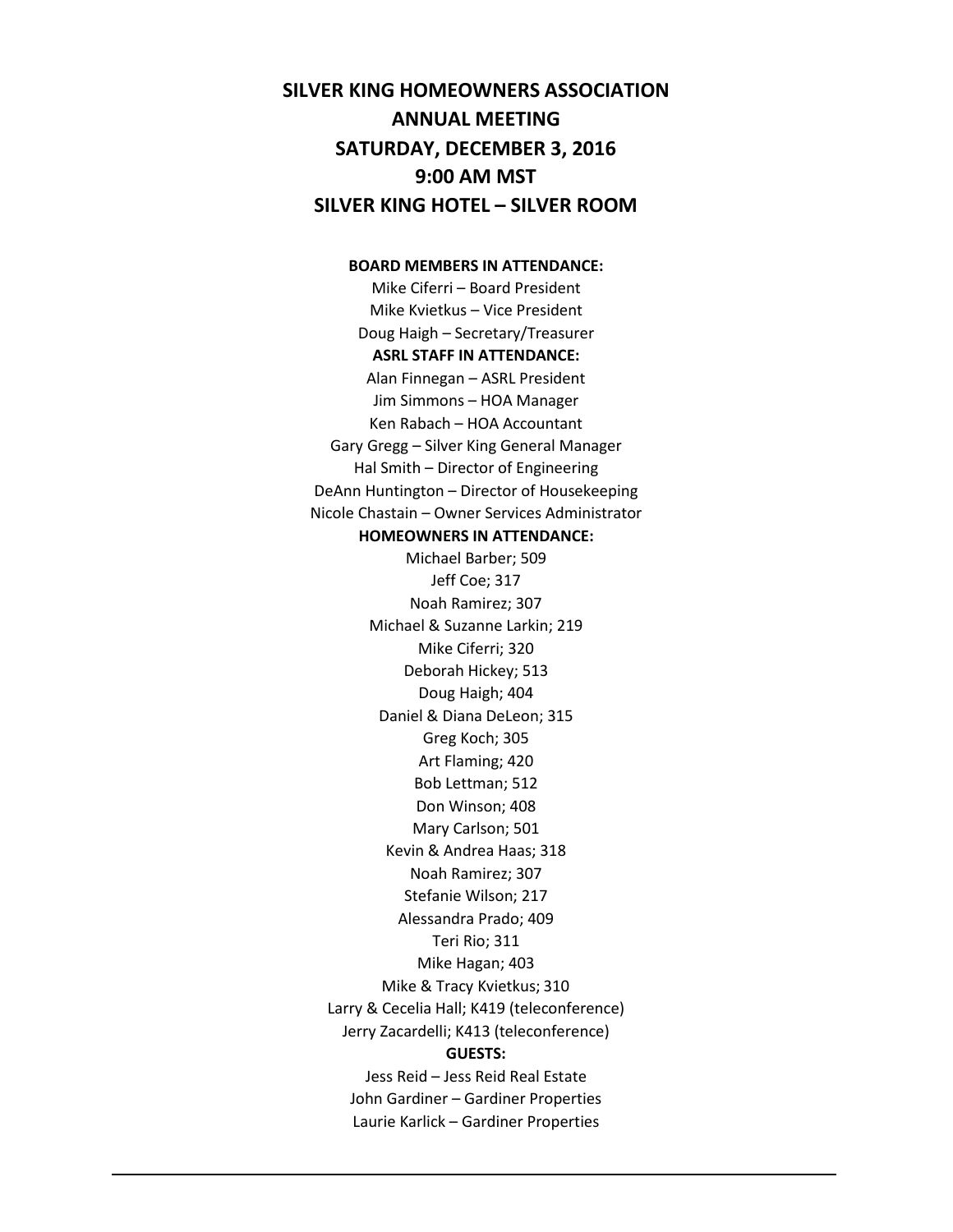**CALL MEETING TO ORDER** Mike Ciferri called the meeting to order at 9:07 AM.

**ESTABLISH QUORUM** The quorum was established at 61.46% via attendance or proxy. **OLD BUSINESS**

- **APPROVAL OF 2015 ANNUAL MEETING MINUTES: Mike Kvietkus made a motion** to approve minutes. Suzanne Larkin seconded the motion. All in favor. Minutes approved at 9:12AM.
- **HOA Manager's Update – Jim Simmons:**
	- o The parking lot on west side of building outside of unit 513-
		- We've had a long standing arrangement between the HOA and the ski resort to have 4 transferrable ski passes for homeowners in exchange for the resort to utilize our parking lot of 8-15 parking spaces. Two years ago, when Vail Resorts took over, they indicated that they don't do transferrable passes, but did so for the past two years. This year, they chose to not do transferrable passes, but are open to discussion for a different agreement. In the meantime, it's blocked off and marked as our property. We will offer Vail a short-term lease arrangement and negotiate what the space is worth. If we are unable to reach an agreement with Vail that is favorable to both parties, we will explore further options.

## • **Maintenance Update – Hal Smith:**

- o Planned Capital Expenses
	- The front area project was completed under budget. It was landscaped with a new irrigation system and low-water requirement for upkeep. The overhangs and beam were painted.
	- **There are two culinary hot water exchangers that heat the Silver King.** Maintenance keeps one on hand. They purchased one in 2016 and will purchase another in the next few months as one is leaking and needs to be replaced.
	- **Window Replacements**
	- Rain gutter and heat tape installed alongside 511 and 513
	- Sauna heater and controls were replaced in the sauna.
		- The sauna is down again and Hal is working to get it back up and running. It needs to be rewired
	- **Appraisal on SK Parcel**
- o Unplanned Capital Expenses
	- **Replaced all glycerin in fire system**
	- **EXTER** Storm drain by employee lot had to be repaired. Excavated and put innew sidewalks and landscaping
	- Seal replacement on chiller pump
- o No major plumbing issues throughout the project

## **NEW BUSINESS**

- **2017 HOA Budget**
	- 2016/2017 Variance Report
		- Total Income under budget by \$422 for the year
		- Capital Reserve variance is \$68 for the year
	- **Expenses** 
		- Over-Budget Items
			- Board Expense
				- o Travel and meeting costs related to parcelnegotiations
			- Contract Cleaning
				- o Started a new service for scent in the lobby through Scent Air for \$96/month.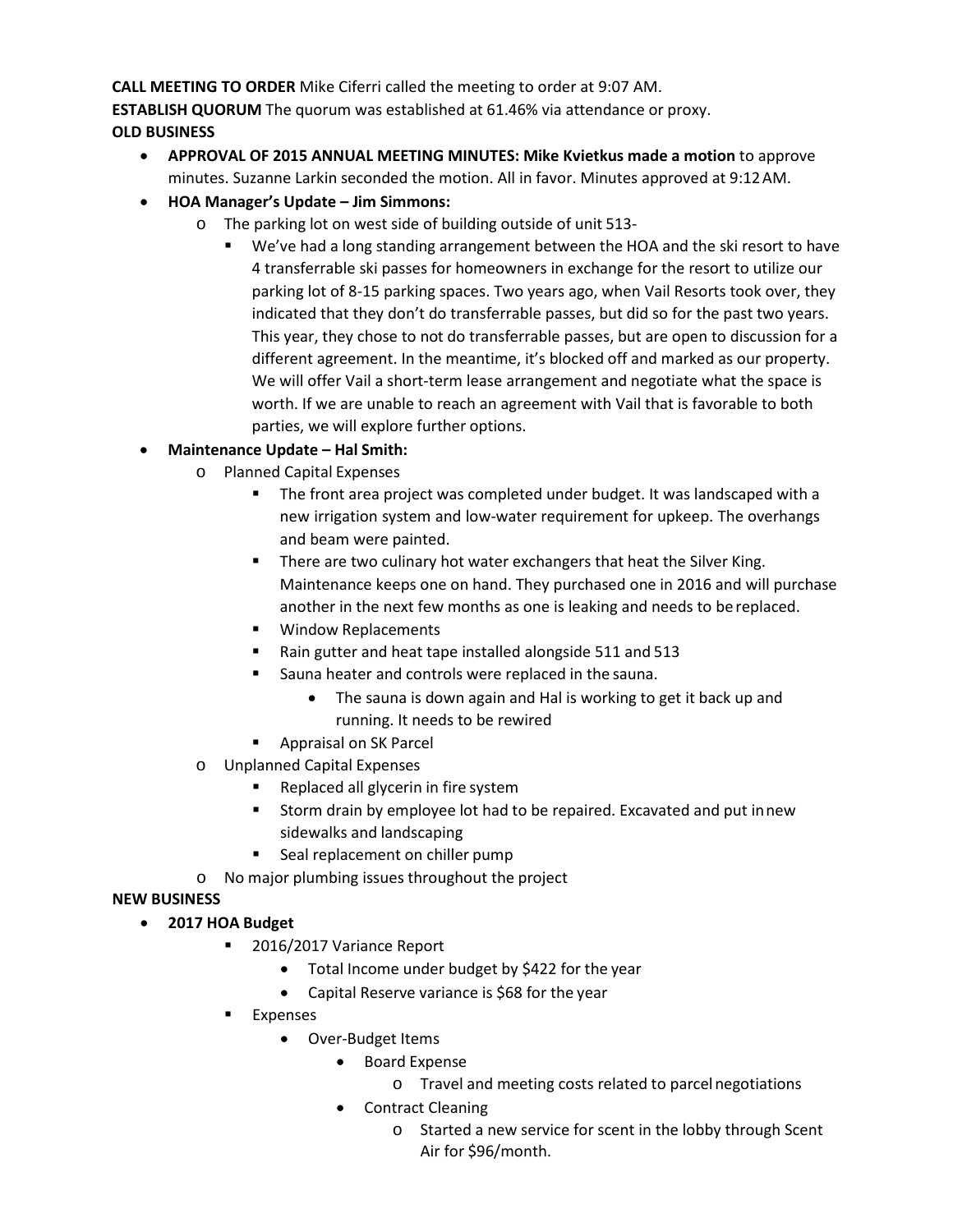- o Plant care service provider increased their rates by about \$300/year
- Housekeeping Common
	- o Additional Cleaning of the staircase, fifth floor, andground level for \$1700
- R&M Building
	- o Unplanned operating expenses including: the installation of the snow fence by 511/513, replacement parts for aging lock system, front entry door problems and motor failing
- Grounds Maintenance
	- o \$1000 for bollard light repairs
	- o Riding mower repairs
	- o Storm drain repairs and replacements
- Water
	- o 12% usage increase and a pumping surcharge implemented by the city at \$2400
	- o Pool had to be refilled multiple times to service lights in the pool that were being pulled out by children and preventative maintenance
- Under-Budget Items
	- Routine Maintenance and Programmed Maintenance
		- o Trending decrease in costs related to seasonal changes
			- **EXEC** Cast-iron pipes breaking has not been an issue in the last year as it was before.
		- o Natural Gas
			- **Moved to a transport agreement to buy natural gas** wholesale and receive it through the distribution system that Questar Gas provides.
- o 2017 Budget
	- **Trending in an anticipated 2-3% operational costs increase**
	- The Board has approved the 2017 Budget with no dues increase proposed
- o Capital Reserve
	- \$102,000 gross contribution to capital reserve before completed projects in 2016.
	- \$325,372 projected reserve fund at the end of 2016; fully funded reserve would be \$491,000. We are funded at about 66% right now; our target funding is 70%.
	- **Projections for 2017:** 
		- \$91,000 of additions to the reserve
		- **584,000 of expenditures from the reserve**
		- $\approx$  \$332,000 balance at end of 2017
		- \$65% of fully funded reserve at end of 2017
	- Capital Projects forecasted for 2017 with:
		- $\blacksquare$  Hot water heat exchanger
		- **Skylights**
		- Roof Membrane (coating) that goes over the metal roof needs to be added to protect the metal and protect the building fromleaks
		- **Elevator Modernization**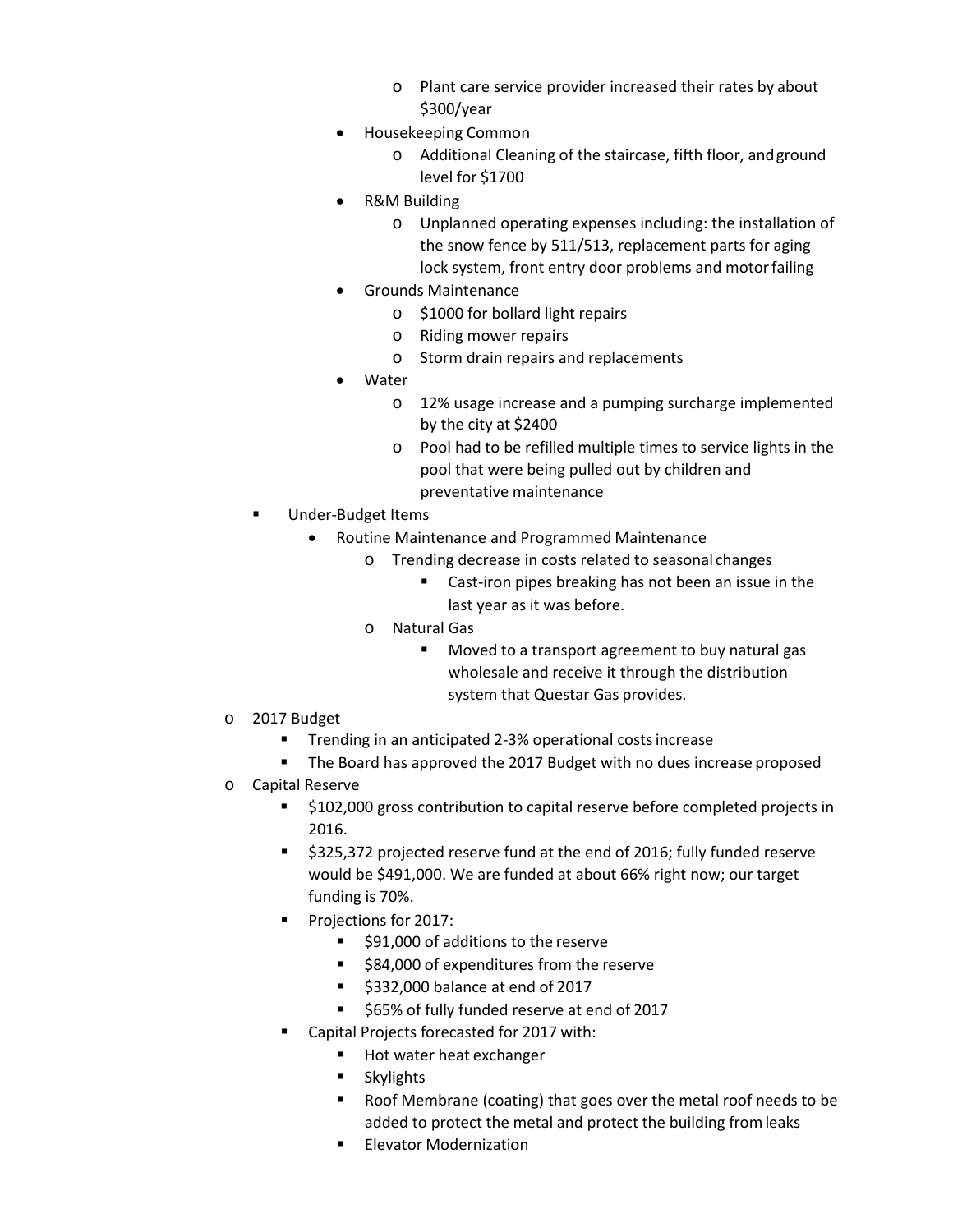- Contractor bid of \$16,000 to add fire-rated surrounds, ceilings, led lighting to both elevators. This bid does not include button replacement; the Board will addressit.
- Bid does not include mechanical improvements. We have regular servicing of elevators and the state has approved them.
- **Lobby Doors** 
	- Motors are old and replacement parts are unavailable. Placeholder in the budget, we will provide details if moving forward.
- **Pool Furniture replacement** 
	- Chaise lounge chairs will be replaced; will review inthe spring what else needs to be replaced.
- Ice Machines in vending areas
- Internet Infrastructure (Discussion to add to 2017 Capital Projects)
	- Sufficient bandwidth, which is 100-meg fiber-based, coming into the building, we don't have the infrastructure to distribute it. The infrastructure would isolate wings with allocated amounts and push bandwidth to high-demand areas as needed.
	- The current internet has a firewall. There are options to implement higher-security through encryption and signal mapping
	- There is a troubleshooting customer service option through the provider which would be an additional and recurring cost
	- Andrea Haas motioned for a \$50,000 special assessment to allocate funds for internet hardware/infrastructure at the Board and Jim's discretion of companies, bids, options. Greg Koch seconded the motion. Three opposed, one abstained, the rest in favor. Motion passed.

## • **Silver King Parcel Sale**

- a. Jess Reid, a local realtor and the Broker for the Association, came to Silver King Board with information about a land developer, John Gardiner with Gardiner Properties, interested in purchasing the parcel. The parcel, roughly .48 of an acre, was appraisedat 1.45 million in the spring. Silver King is an expandable project with this area originally spec'd as another wing of 16 smaller units.
- o The Board signed a non-binding agreement to investigate this seemingly good opportunity; we still have plenty of opportunity to back out of the deal. Specific negotiations regarding details of the project are yet to be visited. Preliminary work has begun with the City, but there are several steps in the process. We are seeking today a straw-poll of the ownership and the trust of the ownership to negotiate this deal, with the ability to terminate this agreement as needed to best represent the owners. If this goes through, construction would begin in Spring of 2018.
	- Gardiner Properties will pay the appraised value provided the Association makes upgrades, agreed-upon by both parties, to the common areas of the Silver King, including: the front desk, corridors, core, ski lockers, fitness area, pool area. It would be an attached building that connects on one floor. John Gardiner believes it may be better if the units were slightly larger to capitalize onwhat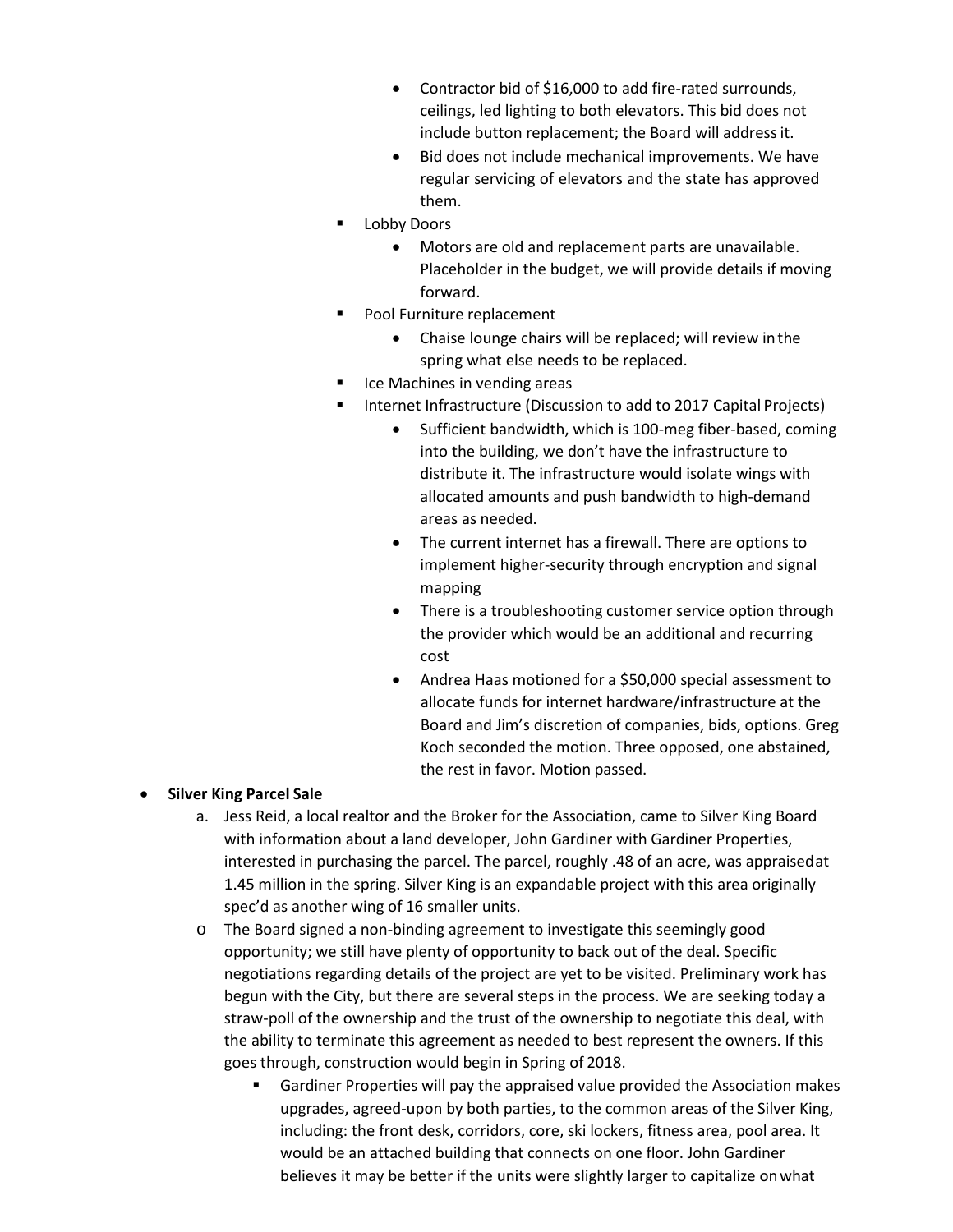people are looking for, about 10-12 units of 2-3 bedrooms. They will give us six extra parking spaces. The building would be a separate HOA with shared-use contracts for utilization of our facilities. There would be an HOA lease for their utilization of our facilities.

- o We anticipate a capital reserve of \$500,000+ if this deal goes through after the common area improvements are made.
- o The Board would like a motion to allow the Board to negotiate for the sale of the lot representing the HOA and supervising the construction of the building; including approving certain exterior appointments of the new building. The Board would like approval to spend part of the money from the sale of the lot to make improvements to the existing Silver King. The Board will check with attorneys regarding potentially having a special meeting; the selling of the parcel will require a majority vote, not a supermajority vote.
- o Concerns were expressed by owners including:
	- Upgrades on top of upgrades we just completed, sharing limited facilities with more people
	- Owners want to be included in the decision-making process including a special exploratory committee for this sale and project specifically
	- If ASRL manages the units of the new property, there are concerns about them renting the new units first.
		- The marketing of these units and price points will be different based on amenities and features. The consumer will drive what units are sold first.
	- Should this go out to bid to get more money forit
		- Do we get a person that we can work with and will respect our needs?
	- If we allow someone to build, we own the property, then we are in the position to define what the ground rules are.
	- Developer's credibility to complete and successfully manage the project
	- New owners are stepping into Silver King's brand recognition; they should buy into our brand equity.
	- Why don't we develop the land with a partner developer?
		- For an HOA to finance the development for this is nearly impossible. The logistics are difficult, including pre-selling units.
	- Is now the right time to sell with appreciation of land in this area and the "Vail Effect"?
		- Vail could dilute the market with all of their developments
	- If they are paying appraised value, why are we paying for all of the upgrades?
	- Assessment based on one appraisal that occurred six months ago
		- Appraiser informed us it has appreciated 8% since then
	- Could we build something else or utilize this space for something else?
- o Bob Lettman motioned for an exploratory committee of 5 for this project which includes: the three Board Members, Mike Hagan, and Bob Lettman to further the investigation on this non-binding agreement, do some fact-finding, and distribute a written document for all owners to digest, understand, and stay informed. Greg Koch seconded the motion. Two against, the rest in favor. Motion passed.
- o Mike Hagan motioned that only owners be designated as a proxy on any votes for the development. Greg Koch seconded the motion. All in favor; motion passed.
- o Jess Reid, the Broker for the Association